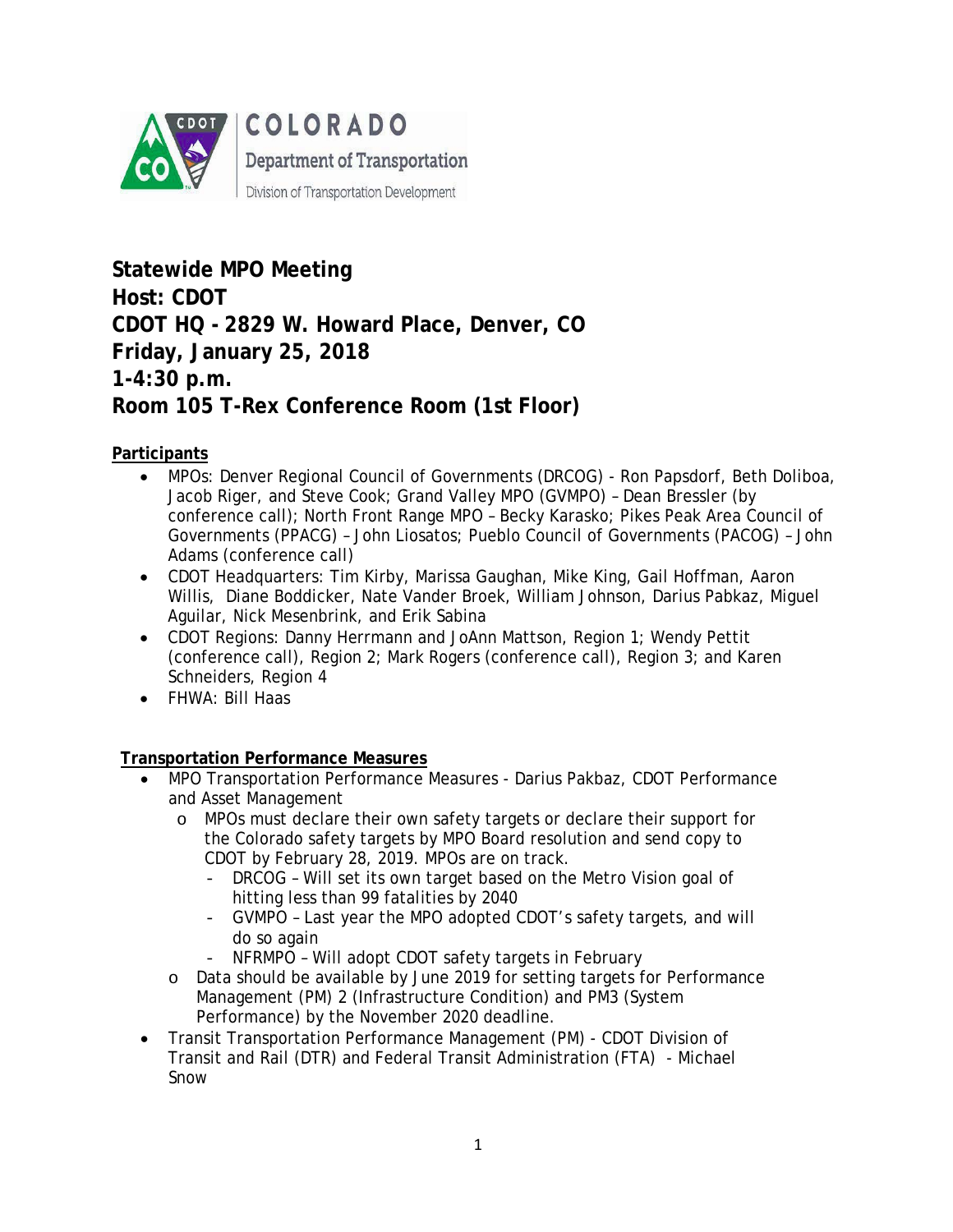- o Michael proposed a draft, FTA-required memorandum of understanding (MOU) among CDOT, MPOs, and their respective transit agencies about sharing data and coordinating setting of transit performance measures and targets.
- o CDOT has completed the Group Asset Management Plan for most Tier 2 agencies, while Tier 1 agencies and the non-participating Tier 2 agencies completed individual TAM Plans in October 2018, when existing measures and targets were set.
- o Dean Bressler said GVMPO was in agreement with other MPOs' comments on the desire to have separate agreements for each region between CDOT, the MPO, and its region's transit agencies because of the time-consuming process of having the MOU discussed among several different parties before signing.
- o Michael Snow said he would distribute separate draft forms for each region after the meeting. Michael requested input by Feb. 8 with the goal to finalize and distribute the MOU form by the week of Feb. 11.
- o MPOs and agencies may choose to approve and adopt the MOUs administratively or by resolution of their governing boards, but the MPO executive directors should sign the MOUs. The MPOs should send the signed MOUs to CDOT-DTR.
- o Anyone with additional suggestions or questions should contact Michael.

### **Public Health & Transportation Task Force Findings - Aaron Willis, CDOT Statewide and Regional Planning**

- A task force formed to advise CDOT on ways to include public health in the 2045 planning process met four times. Best practices for considering transportation and public health together came from California and Washington departments of transportation, among others.
- The task force may be reconvened later to tell the task force what concepts from the task force's work are reflected in the SWP.
- Referring to the fact sheet that was one of the task force's products, Ron Papsdorf noted that not having a vehicle is not necessarily an indication of poverty. Some affluent Denver residents live without a vehicle because they can get to where they want to go via transit.
- Aaron said he would send the full report to the Statewide MPO group.

# **TDM Mobility Application - Lisa Streisfeld, CDOT Division of Mobility Operations**

- Lisa gave a presentation about Hytch, a firm that gives financial rewards to shape transportation behavior. Amy Ford, CDOT chief of advanced mobility, would like to start deploying the Hytch tool this spring.
- Lisa asked if planners had suggestions for good corridors to test the Hytch tool.
- Bill Haas of FHWA suggested CDOT try different things in different areas, such as using the Hytch tool in a work zone area, along a corridor, and for before and after studies about the impact of projects on mode share.
- William Johnson said he is reluctant to be in the business of helping firms make money, particularly if they make money from reselling the data.
- Tim Kirby said that based on his experience with the road users charge pilot study, monetizing use of technologies opens CDOT to a fair amount of public criticism.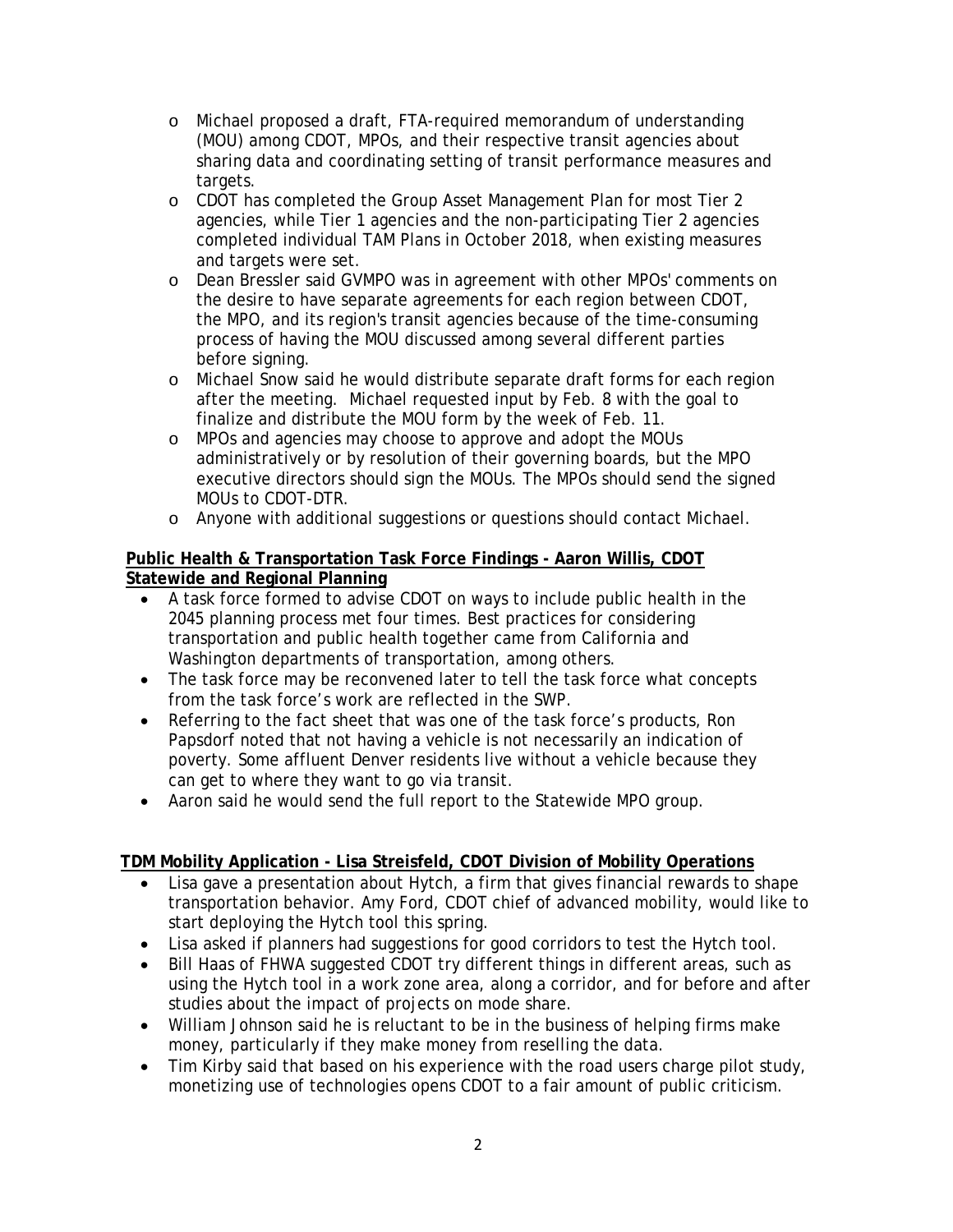# **MPO Boundary Cleanup – Nick Mesenbrink, CDOT GIS Support Unit**

- Nick Mesenbrink said the GIS Support Unit would like to work with the MPOs to clean up the CDOT data and maps depicting what segments of roadways are inside or outside MPO boundaries.
- Becky Karasko volunteered to have CDOT review its GIS files with NFRMPO first. She speculated that some of the apparent errors could be due to problems with depicting spatial relationships in GIS.
- PPACG will be hiring two GIS specialists soon, and would like to become involved in the project after they are hired.
- FHWA asked for a meeting with Nick to ensure there are no ramifications from a federal perspective resulting from this effort.

### **Travel Survey - Erik Sabina, CDOT Information Management Branch**

- Erik Sabina said he asked for time on the agenda to go over the scope of the proposed updated travel survey, and perhaps to begin discussions about what entity will pay for what.
- He said his intent is to find a way to meld big data with traditional travel surveys. A representative of Streetlight gave a presentation about how his firm uses big data to inform DOTs and others about travel patterns.
- Dean Bressler of GVMPO suggested Erik find out how the MPOs are using big data now to avoid the MPOs paying for the same items twice.
- Erik said he had considered having several travel surveys over several years, but he is now willing to stick with one large survey up front, and smaller surveys, or use of big data (passively collected) to track changes in the later years of the decade. Changes in personnel, data collection methods, and purposes might make a more open-ended process difficult to manage.
- As for paying for the survey, each MPO may pay its proportionate share of the total number of surveys completed within its boundaries. CDOT could pay for work outside the MPO boundaries.
- The group also discussed the utility of collecting weekend travel data. DRCOG's Ron Papsdorf said he could not say whether that would be a good idea until he knows what the price difference between weekdays only and weekdays in addition to weekend data collection might be.

#### **CDOT Statewide Plan and MPO Long-Range Plan Updates & Coordination – Roundtable**

The MPOs reviewed work on their long-range plan updates:

- DRCOG: The DRCOG plan will extend to 2050, not just to 2045. The anticipated adoption date is early 2021.
- NFRMPO: The MPO intends to have the plan adopted in September 2019, and has done a draft performance report that will be included in the MPO regional transportation plan.
- GVMPO: Cambridge Systematics is updating travel model to 2045 to match 2045 plan. GVMPO is not considering extending the period for the long-range plan to 2050. The MPO hopes to have selected a consultant firm that will be ready to start work between April and June of this year. The plan likely will include a robust discussion about transportation performance management. The discussion will include how the plan and the Transportation Improvement Program (TIP) help meet those